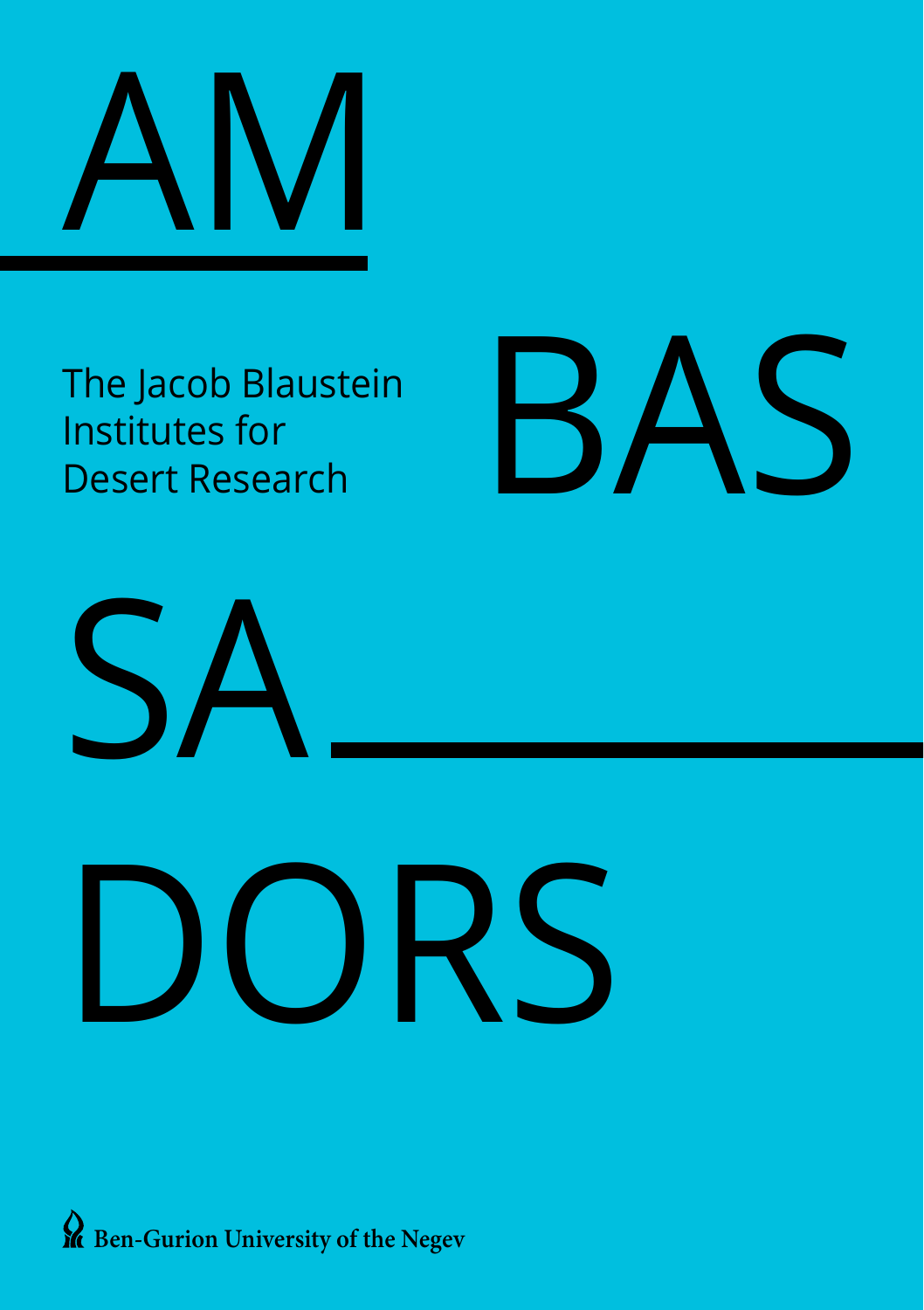

# From the Director

#### Prof. Boris Zaltzman

#### Dear Reader,

In this brochure, we present to you eight of our students, sharing short stories of young researchers at the beginning of their scientific careers.

Since the establishment of the Albert Katz International School for Desert Studies more than 17 years ago, the Jacob Blaustein Institutes for Desert Research (BIDR) have been privileged to welcome young scholars from all around the world. The American Associates Student Village unites students from the West, the Middle East, Asia and Africa. Israeli students live together with those from Jordan and Palestine. Upon graduation, some of these students join the private sector, some remain in academia and some educate the next generation. However, in whichever area or country they end up, our graduates bring with them the unique atmosphere of peace. openness, cooperation and creativity that they enjoyed and learned to create at Sede Boqer. In my view, both the School and the Institutes, as a whole, are essential elements of the Ben-Gurion Memorial Site, working to implement David Ben-Gurion's vision of the Negev. Many of us have had the chance to witness the way in which Ben-Gurion University has changed

the face of Beer-Sheva, transforming it from a neglected city into a flourishing center, spearheading innovations in hi-tech, medicine and education. Now may be the time for the Sede Boqer Campus to do the same further south in the Negey. Our unique location gives us a great opportunity, both to excel in Desert Research and to implement our social and educational mission. It goes without saying that our students play a crucial role in the research, but they also help us develop solutions to the broader societal issues. We, the faculty and the students, are a team united by a common dream: to make the Negev bloom and, ideally, to make the world a better place too.

Hundreds of our graduates around the world serve as our ambassadors of peace. The diversity of personalities constituting our student team is illustrated in this brochure. What backgrounds do they come from? What do the Institutes give to them? How do they contribute to the Institutes? And finally, what do our ambassadors look like? I hope that through looking at our young ambassadors and learning their stories, you will feel the unique atmosphere prevailing at the Jacob Blaustein Institutes.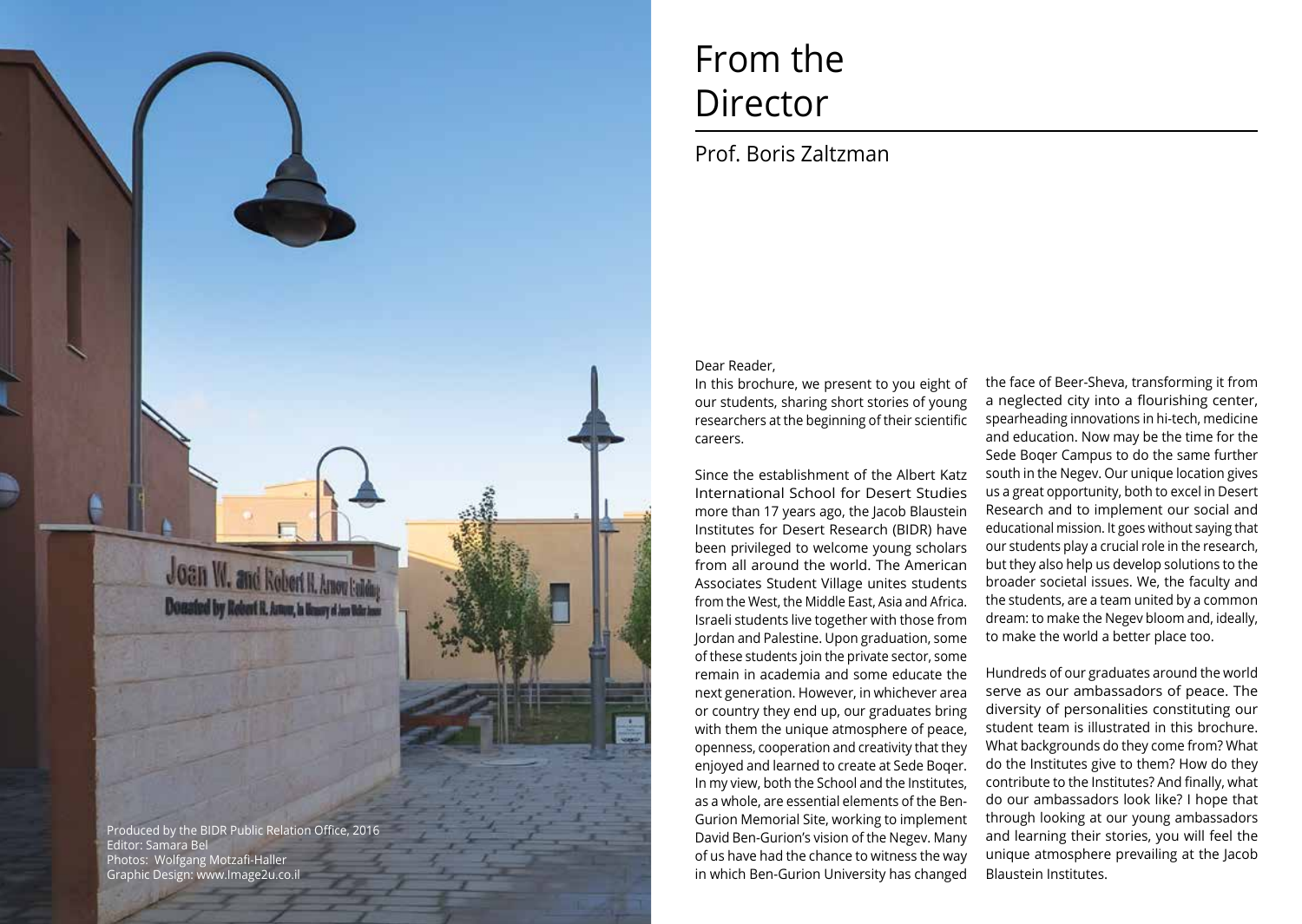

# en and Assylay and the Second Street of the Second Street of the Second Street of the Second Street of the Second Street of the Second Street of the Second Street of the Second Street of the Second Street of the Second Str Kurmanbayeva

#### Kazakhstan

The French Associates Institute for Agriculture and Biotechnology of Drylands

Assylay Kurmanbayeva grew up in the Central Asian country of Kazakhstan, in the town of Khromtau, the site of a mine that produces a third of the world's supply of chromium. The daughter of a miner and a nurse, Assylay, upon receiving a government scholarship, moved to Astana, the capital of Kazakhstan, to attend university. After earning her master's degree in biotechnology, she worked for three and a half years at the National Center for Biotechnology in Astana. Realizing that since science is still a young field in Kazakhstan, she wanted to do her doctoral work elsewhere, she moved to the BIDR to work with Prof. Moshe Sagi and pursue her PhD in the French Associates Institute for Agriculture and Biotechnology of Drylands. Here she studies halophytes, plants that can grow under the saline conditions often found in arid regions. She specifically tests the effect of sulfur on two halophytes, salicornia and sarcocornia, which are eaten, primarily in Europe, in various preparations. Her aim is to increase the productivity and quality of these important foodstuffs. Assylay

has found the BIDR to be extremely productive ground, academically, and her studies here have pushed her to a higher scientific level. As she puts it, "before coming here, I thought I knew something about science but in fact, the more you know, the more you understand what you don't know. When I find new unexpected results, I have to go deeper." She also loves the freedom and autonomy here, coupled with the strong support of her supervisor, and she notes that at the BIDR, "you are judged only according to your knowledge," not by background or status symbols. Ultimately, she hopes to return to Kazakhstan and join the members of the growing young Kazakh scientific community who, as she says, "are trying to absorb all the good things from around the world in order to implement what we learn abroad at home." According to Assylay, the good things at the BIDR are myriad, including a low-stress, mind-freeing environment and the unwavering support of her supervisor.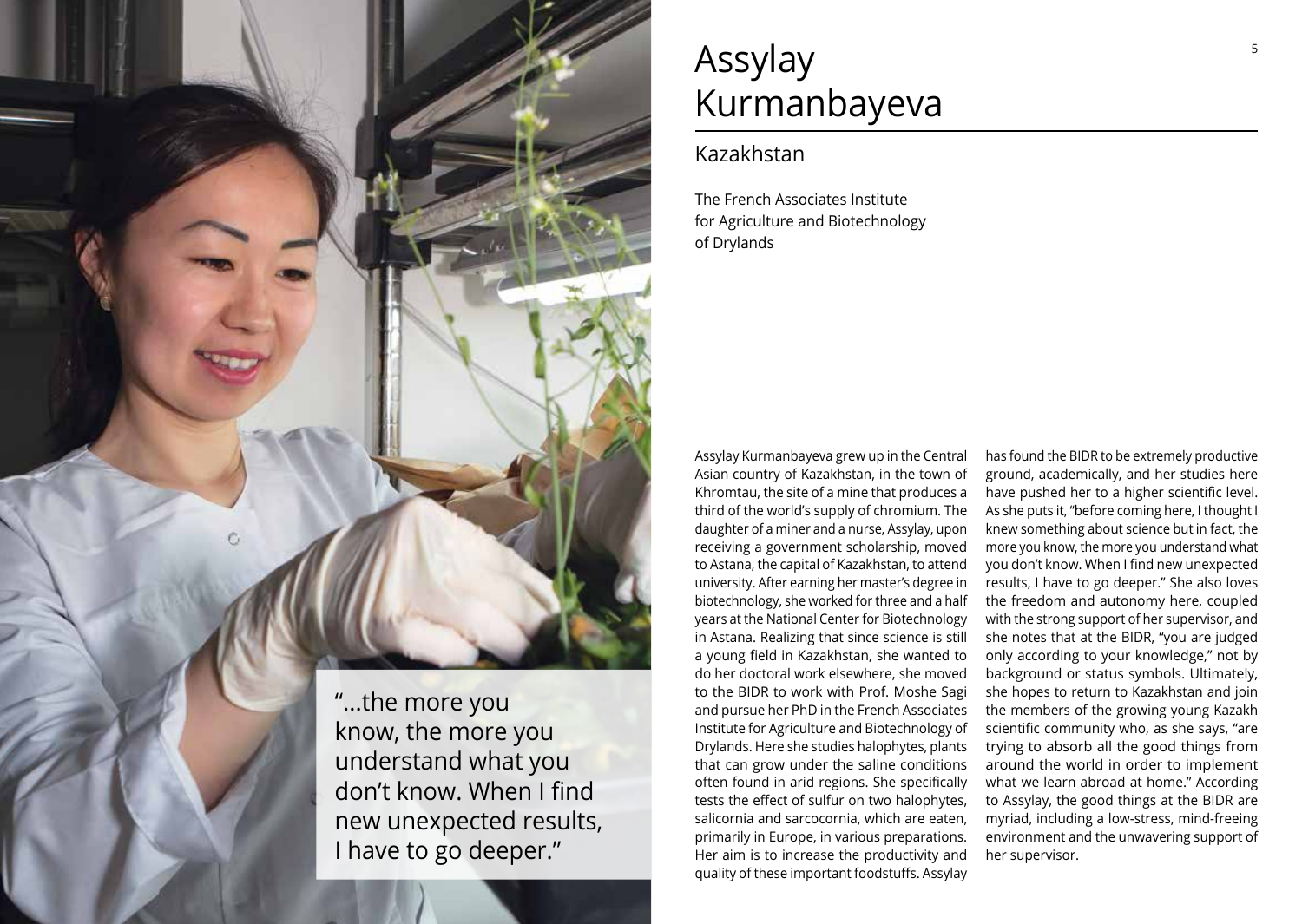### Vivian Mau

Brazil

Zuckerberg Institute for Water Research

Vivian Mau was born and raised in Brazil, before moving with her parents at the age of 15 to Montreal, Canada. There she did her undergraduate degree at McGill University in environmental engineering, spending one summer at the BIDR working with Prof. Amit Gross in the Zuckerberg Institute for Water Research (SIWR). In 2014, she made aliyah to Israel, and began her master's degree under the supervision of Prof. Gross in the ZIWR's Department of Environmental Hydrology and Microbiology. She has just begun the PhD program, extending her MSc research. Vivian studies the treatment of wet organic waste, specifically chicken manure. She examines a specific treatment technology called hydrothermal carbonization that uses heat and pressure to essentially transform the manure into coal. As she puts it, "what takes millions of years to happen in nature, we are doing in the lab in a few hours." This coal can then be used as an energy source, which was the focus of her master's work. For her PhD research, Vivian will also examine how this coal can be used as a soil amendment to improve soil characteristics and as an absorbent for

the gases produced in the carbonization process. In addition, the process has a liquid phase full of nutrients that can potentially be used as fertilizer for agricultural crops. Thus, Vivian's research examines ways that poultry manure, a potential pollutant of water bodies, can be transformed into a useful product. After completing her degree, she hopes to stay in Israel, ideally working in the field of environmental engineering, trying to put her research into practice. She believes that her education and experience here will serve her well since it has, as she notes, "given me a great deal of independence, making me able to work on my own as well as on a team." She also emphasizes the strong connections here between her fellow graduate students, as well as between students and their supervisors, describing conversations with faculty members about the philosophy of science and informal discussions with student colleagues reviewing key concepts in the field. Most importantly, Vivian is excited about and dedicated to her research, which she hopes can be a useful tool in the larger world.

"what takes millions of years to happen in nature, we are doing in the lab in a few hours."

6 7

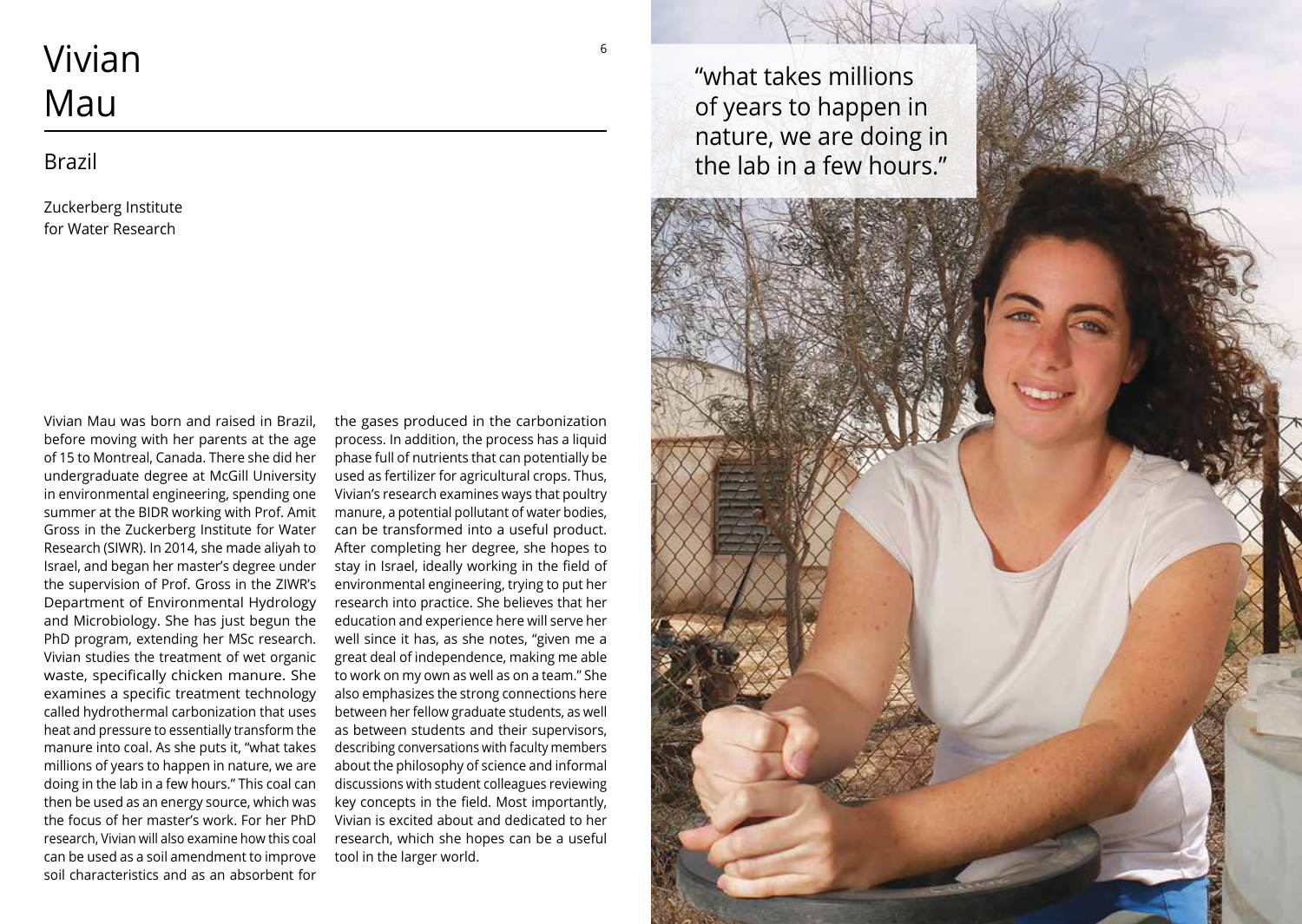

# Kwame Aidoo

#### Ghana

The French Associates Institute for Agriculture and Biotechnology of Drylands

Moses Aidoo grew up in Dunkwa-on-Offin, a small farming village in the Central Region of southern Ghana. From there, he moved to do his undergraduate studies at the University for Development Studies in northern Ghana. After completing his studies, he relocated first to Kumasi, a commercial city in the heart of Ghana, and then, after winning a scholarship, to the Faculty of Agriculture of the Hebrew University in Rehovot, Israel to pursue his master's degree. After performing laboratory work at the BIDR, he decided to continue his PhD here in the French Associates Institute for Agriculture and Biotechnology of Drylands, working with Profs. Aaron Fait, Shimon Rachmilevitch, and Naftali Lazarovitch. Moses studies the mechanisms that plants use to survive low temperature stress, especially at the root zone. Specifically, he examines the effects of cold temperatures on bell pepper roots to determine how certain plant genotypes develop a tolerance to this stress. Moses credits his supervisors with giving him the tools he needs to develop as a scientist. As he puts it, "they give me all the support I want anytime I ask" and this has in turn, "given me the opportunity to discover my scientific potential." He believes that the entire environment at the BIDR has allowed him to develop his own stress-tolerance mechanisms, noting that he has "learned to manage my own affairs and work, making me feel able to confront any situation that may come my way in the future." Moses hopes that after finishing his PhD, he will return to Ghana, ideally to secure a university position, as he says, "in order to impart there what I have learned here."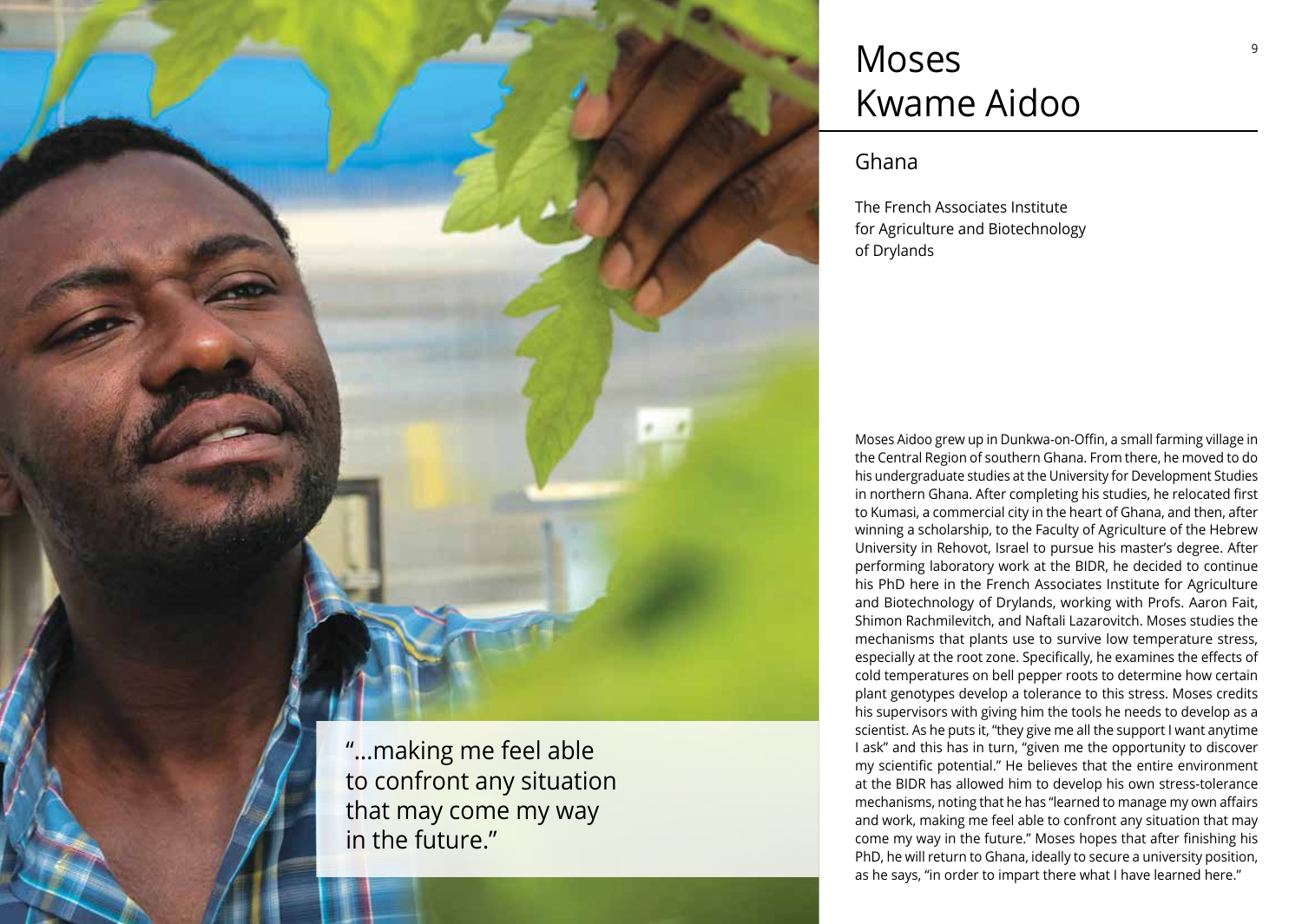## <sup>10</sup> <sup>11</sup> Snehil "...now we can adjust Srivastava

India

The French Associates Institute for Agriculture and Biotechnology of Drylands

Snehil Sarkari grew up in Lucknow, the capital city of the state of Uttar Pradesh in northern India—a large urban center, hosting numerous government offices, with a population of more than two million. From there she moved to Bangalore University in southern India to complete her bachelor's and master's degrees in biotechnology. Her journey then brought her to Israel three years ago when her husband began a postdoctoral position at the BIDR in the French Associates Institute for Agriculture and Biotechnology of Drylands. Snehil took a hiatus from her academic work to look after their infant son. But after two years, Snehil and her husband decided that she should resume her career by entering the graduate program at the French Associates Institute for Agriculture and Biotechnology of Drylands to complete another master's degree. She gives much credit to her husband as both an inspiration, in his dedication to science, and as

an equal partner, who has given her the time, assistance, and support to be both a mother and a hard-working graduate student. Under the supervision of Dr. Noemi Tel-Zur, Snehil studies grafted plants, specifically citrus trees. She examines whether the grafted shoot affects the tree roots and vice versa to determine whether and how the shoot-root interactions affect the quality of the resulting citrus fruit, *Citrus reticulate*. She describes the BIDR as a "fantastic place" that is "accepting of all kinds of people from all over the world." Snehil hopes to continue with her PhD work in an as yet undetermined location, but she knows that wherever she and her family go next, she will take with her the experimental techniques she learned here, as well as the ability to adapt. As Snehil puts it, "now we can adjust to any place," proving that after her experience at the BIDR, she too can be successfully transplanted into new environments.

to any place"

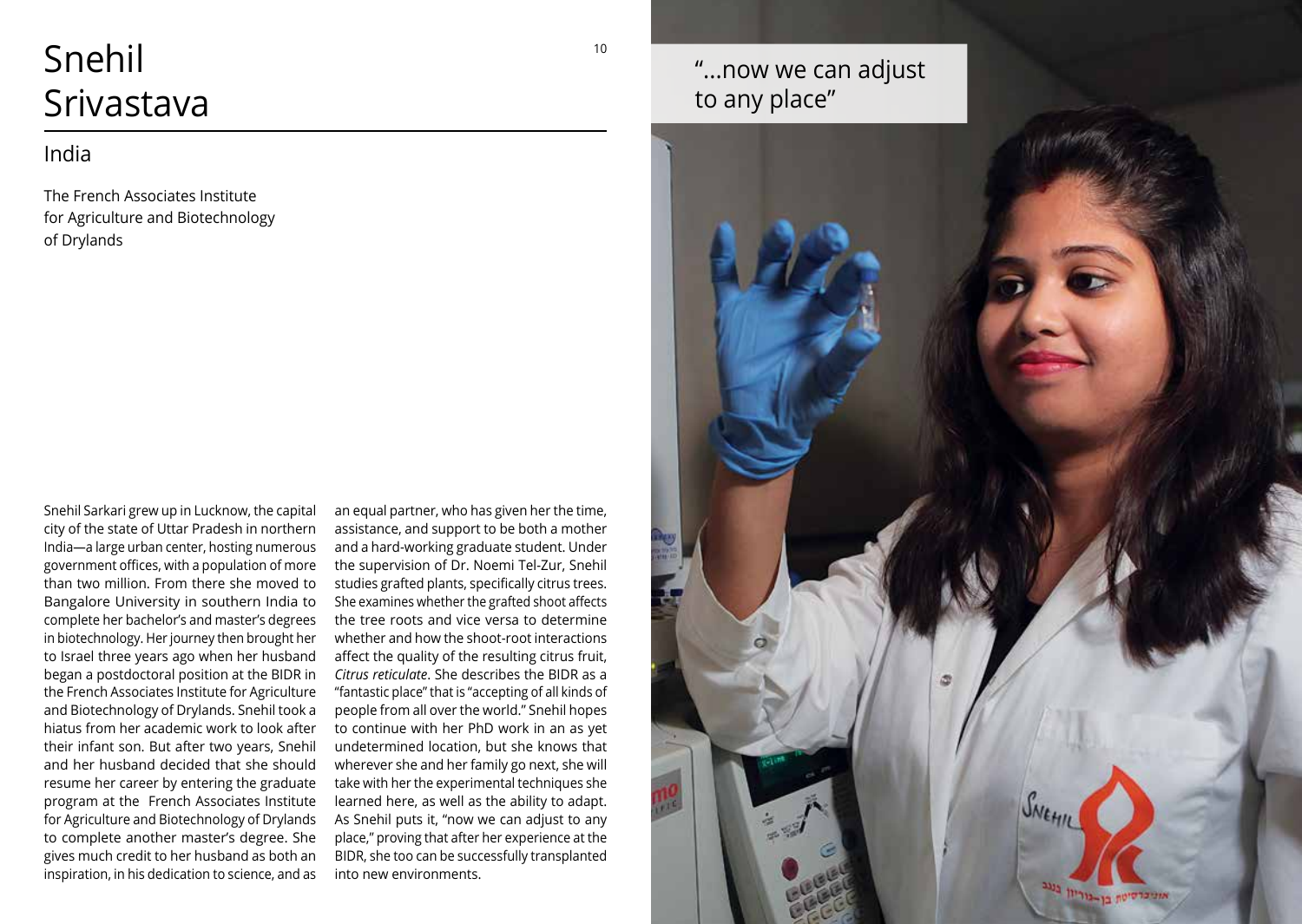

# **Ramadan** Abu Rjal

#### Israel

The Swiss Institute for Dryland Environmental and Energy Research

Ramadan Abu Rjal was born in the unrecognized village of El Ser, moving with his family when he was eight years old to Shaqib al-Salam or Segev Shalom, one of seven Bedouin townships in the Negev Desert in southern Israel. Currently, he is a PhD student in the Alexandre Yersin Department of Solar Energy and Environmental Physics, Swiss Institute for Dryland Environmental and Energy Research, under the supervision of Profs. Isaak Rubinstein, Boris Zaltzman and Leonid Prigozhin. Ramadan studies the electrodiffusion of ions in an aqueous medium. Within this broader topic, he focuses on a phenomenon known as concentration polarization, which occurs when a DC electric current passes through a permselective interface. Although this may sound esoteric to the non-expert, this phenomenon plays a major role in water desalination, through the membrane technique called electrodialysis, and also is important in

various processes that have a wide range of applications including energy conservation in fuel cells, semiconductor device technology, and DNA analysis. Ramadan considers the BIDR to be an "oasis in the desert" and believes that pursuing his graduate studies here is, as he puts it, "one of the best decisions I have ever made." He cites the unfailing and kind support and guidance, in matters practical, intellectual and emotional, proffered by his supervisors as key to his successful academic pursuits. Ramadan also looks to his mother as an inspiration in her strength and perseverance in the face of obstacles. As he states, "she never gives up…whatever I have become today is only because of her." This deep well of both personal and professional support will surely provide sustenance for Ramadan in all his future endeavors.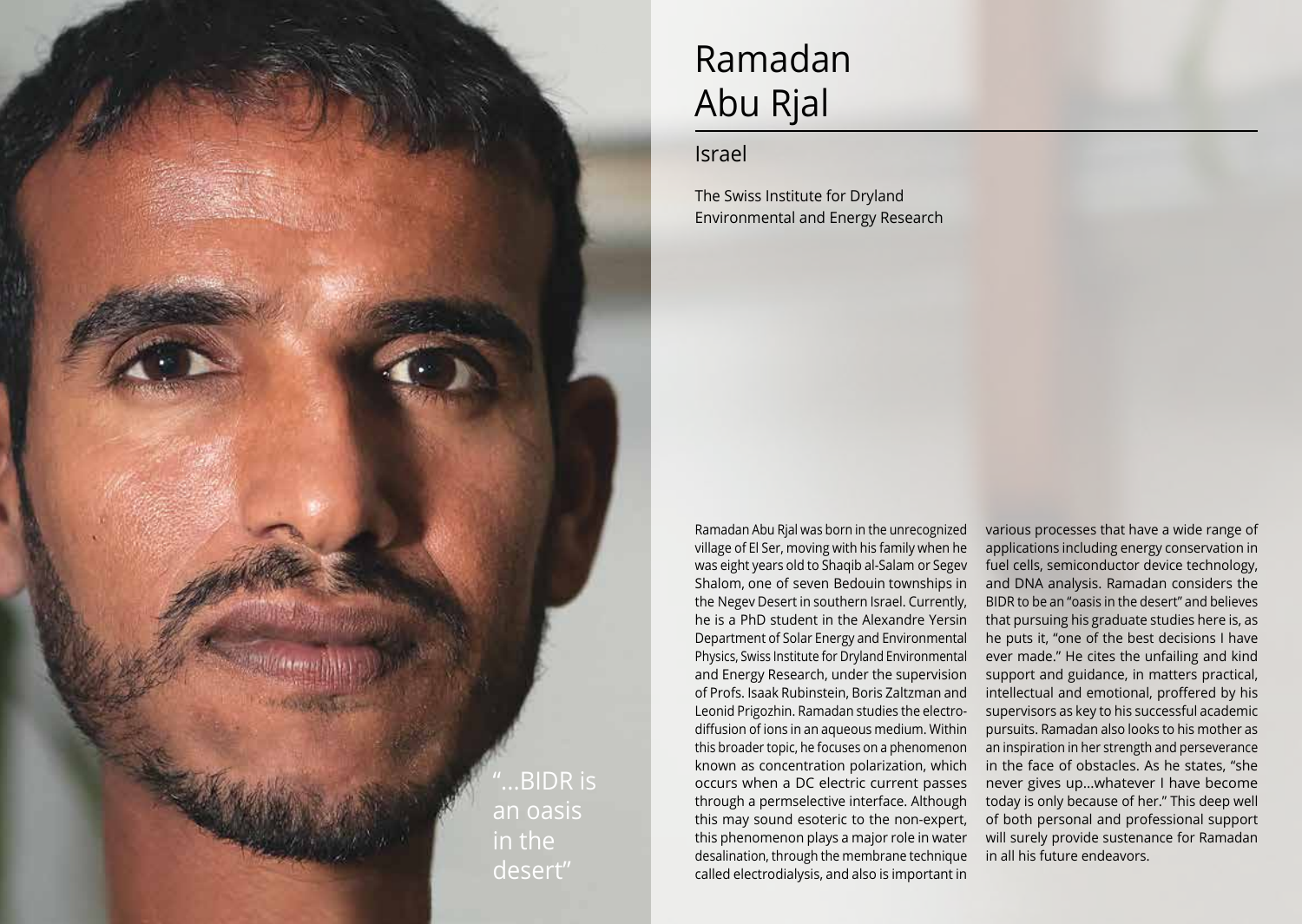## $T$ anya  $\hspace{1.5cm}$  Tanya  $\hspace{1.5cm}$  Tanya  $\hspace{1.5cm}$  Tanya  $\hspace{1.5cm}$  Tanya  $\hspace{1.5cm}$  Tanya  $\hspace{1.5cm}$  Tanya  $\hspace{1.5cm}$  Tanya  $\hspace{1.5cm}$  Tanya  $\hspace{1.5cm}$  Tanya  $\hspace{1.5cm}$  Tanya  $\hspace{1.5cm}$  Tanya  $\hspace{1.5cm}$  Tan Saroglou

Greece

The Swiss Institute for Dryland Environmental and Energy Research

Tanya Saroglou grew up in Thessaloniki, the second largest city in Greece. During and after the completion of her undergraduate and graduate work in the United Kingdom at Kingston University, University College London, and the University of Edinburgh, she found herself repeatedly crossing paths, even via her landlady in Greece, with Prof. Isaac Meir, a compatriot and researcher in desert architecture in the Bona Terra Department of Man in the Desert, located within the Swiss Institute for Dryland Environmental and Energy Research (SIDEER). Since she had studied architecture and was deeply involved in sustainable development work, this connection and resulting communications seemed increasingly propitious, especially given Greece's growing economic instability. Ultimately, she came here to pursue her PhD, focusing on the sustainability of high-rise buildings, specifically examining ways in which to reduce their energy consumption through design, rather than the use of technologies. This design strategy considers the relation of the building to the climate in which it is located, a thinking that, as Tanya notes, hasn't historically been very apparent in the planning of high-rise structures. Tanya acknowledges that while it might seem "a bit of a contradiction to be studying high-rise buildings in Sede Boger," she emphasizes not just the relative proximity to Tel Aviv but also the strong academic community at the BIDR. She served on the organizing committee of the annual SIDEER Graduate Student Symposium, which was a great success and for Tanya, a "very important experience." By making buildings more climatically responsive, she hopes to work toward "creating a different and better feeling environment for the people who live and work in high-rises," perhaps bringing a sense of the environment here to improving life in the cities.

 "...creating a different and better feeling environment for the people who live and work in high-rises"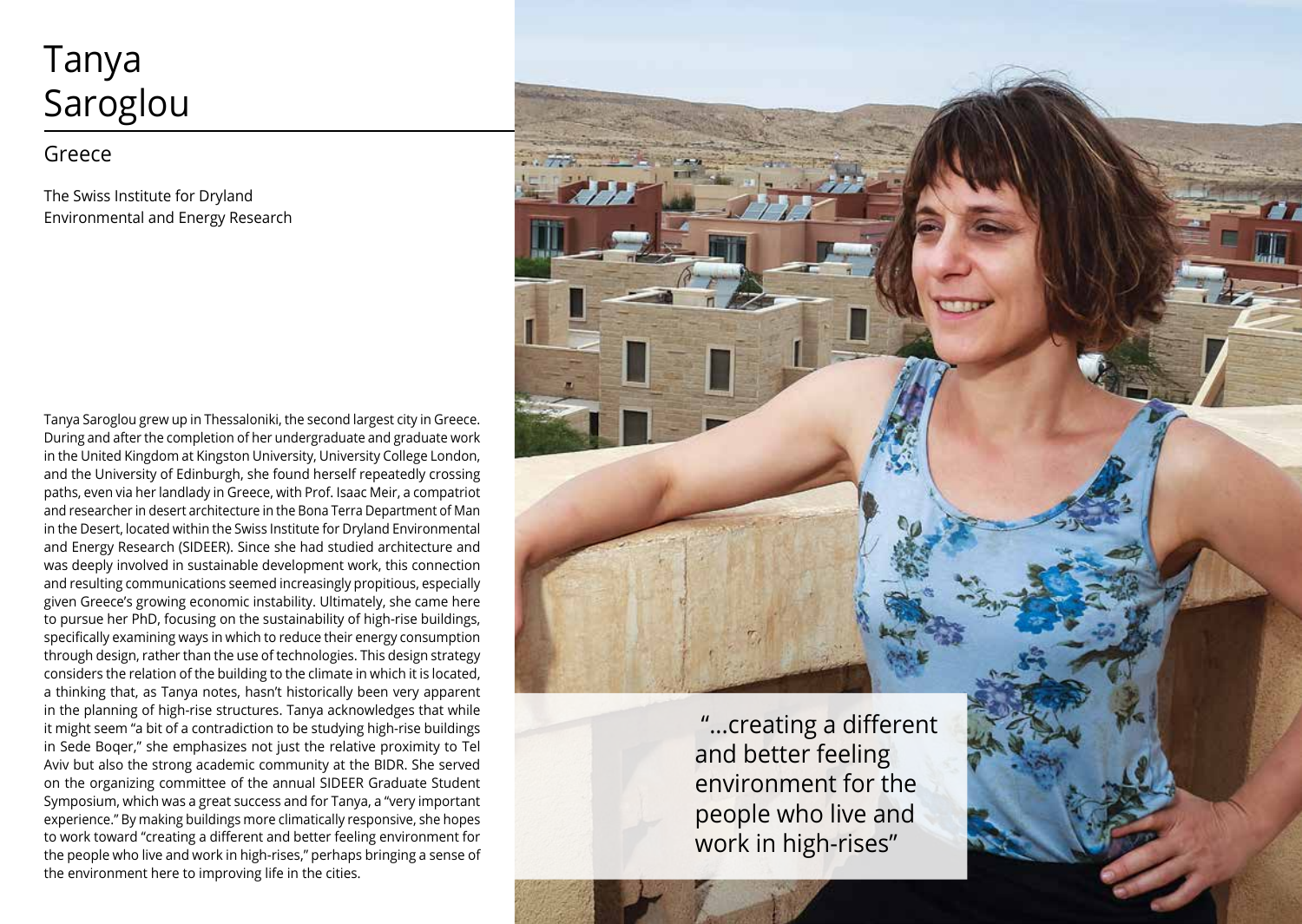"...to interact with people from a lot of different countries is very important… on a social level but also for future collaborations."

# Irene and the set of the set of the set of the set of the set of the set of the set of the set of the set of the set of the set of the set of the set of the set of the set of the set of the set of the set of the set of the Steves

#### USA

The Swiss Institute for Dryland Environmental and Energy Research

The remote desert setting of Sede Boqer is a long way from the crowded hustle and bustle of Silicon Valley, but Irene Steves sees certain connections between her home in the California Bay Area and the BIDR. Here in the first year of her MSc program in Desert Ecology in the Swiss Institute for Dryland Environmental and Energy Research, Irene notes that both places share a vibrant international community, environmentally conscious thinking, and a spirit of innovation and creativity. After completing her undergraduate degree at the University of California, Berkeley, Irene held an internship position with a woman who had done graduate and postdoctoral work at the BIDR. Inspired, Irene came here to work with Prof. Berry Pinshow, studying arthropod burrows, primarily the burrows of spiders and scorpions, to discover how the burrow design features assist the animals in interacting with

their desert environment. She is also interested in conservation causes and the way that, as she puts it, "the research tools, techniques, methods and thinking that I am learning here can help in conservation work." Her focus on making connections, through interdisciplinary work and bringing together science and policy, has been sharpened by the campus community at the BIDR. She points to the variety of studentrun projects, including a volunteer food cooperative, jointly operated with community members, that offers local organic dry goods once a month. She notes the significance of this collaborative international community when she says, "having the opportunity to interact with people from a lot of different countries is very important…on a social level but also for future collaborations." For Irene, the BIDR academic community will serve as an inspiration, whatever her future path may be.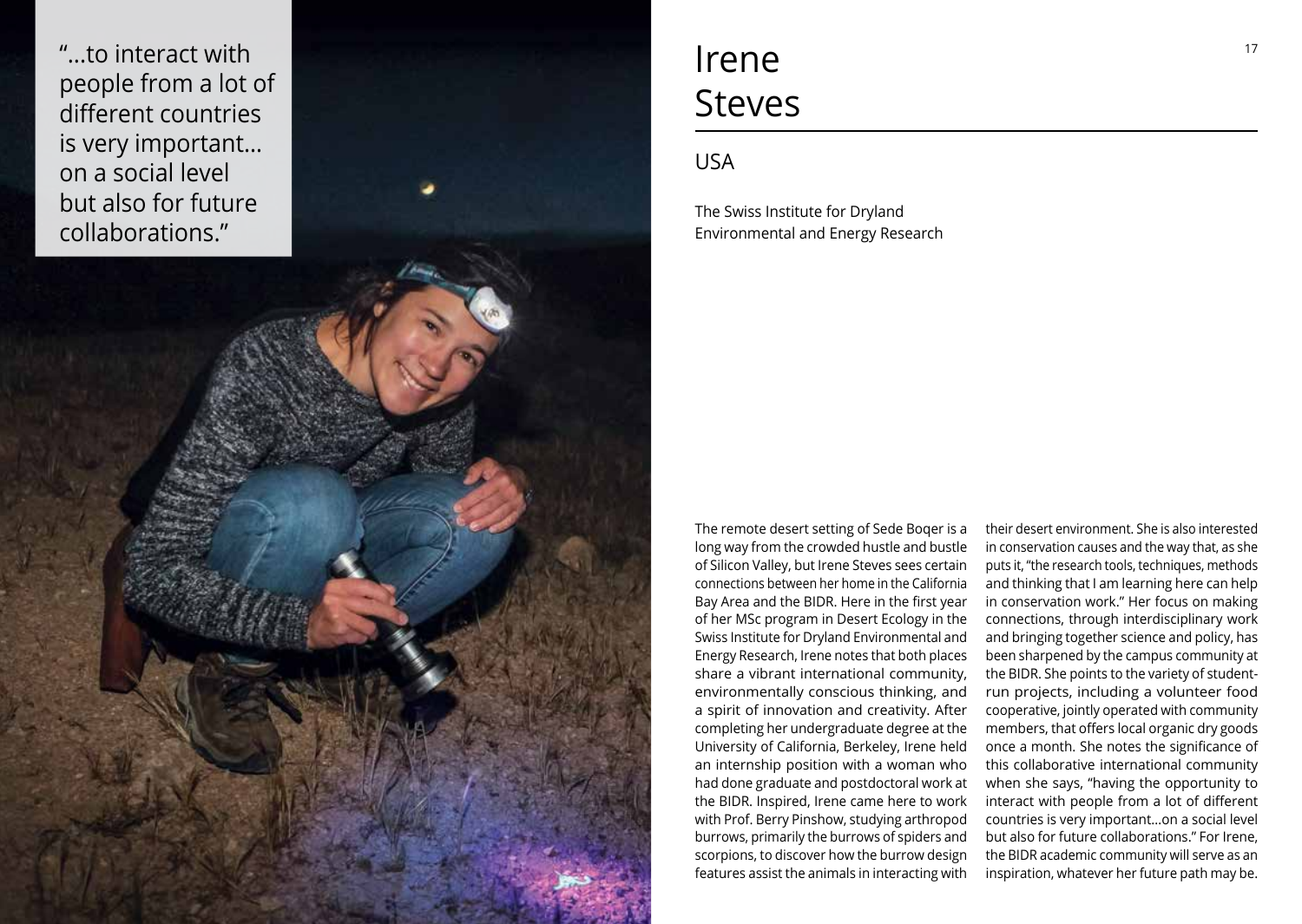# Ferrando

Peru

Zuckerberg Institute for Water Research

Diana Ferrando grew up in the town of Piura in northern Peru, whose arid climate closely resembles that of Israel's Negev Desert. Near the conclusion of her undergraduate studies in civil engineering at the University of Piura, Diana worked on a project developing a recirculating vertical flow wetland to treat domestic wastewater for use in irrigating trees at her university, carried out in partnership with Israeli academics, including Prof. Amit Gross from the Zuckerberg Institute for Water Research (ZIWR). As a result of the project, Diana was offered a scholarship to pursue her master's degree at the BIDR under the supervision of Prof. Gross. She then continued in the PhD program in the ZIWR's Department of Desalination and Water Treatment under the supervision of Prof. Moshe Herzberg and will submit her dissertation in the near future. In her research, Diana focused on biofouling, the build-up of sticky substances, called biofilm, on membranes during the desalination process known as reverse osmosis. Specifically, she studied extracellular polymeric substances, which constitute the main component of the

biofilm layer, and the influence of specific changes on these substances' properties in order to reduce biofouling, thus helping to decrease the operational and maintenance costs of water desalination systems. Diana speaks very highly of the warm and supportive academic community here in Sede Boqer, describing it as "a big family" in which she felt "protected and cared about." After completing her degree, Diana hopes to enter industry to apply what she has learned. Ideally, she hopes to, as she puts it, "bring what I have learned here in Israel, the technologies and the knowledge, to my country of Peru." Just as importantly, she hopes to encourage the Peruvian government and people to begin prioritizing water treatment and environmental thinking to plan ahead for future water scarcity since her country does not have the economic resources to just "fix the problem" after it emerges. In all her undertakings, Diana is inspired by her nearly two-year-old son. As she states, "he always keeps me thinking that I can do something to improve his world."